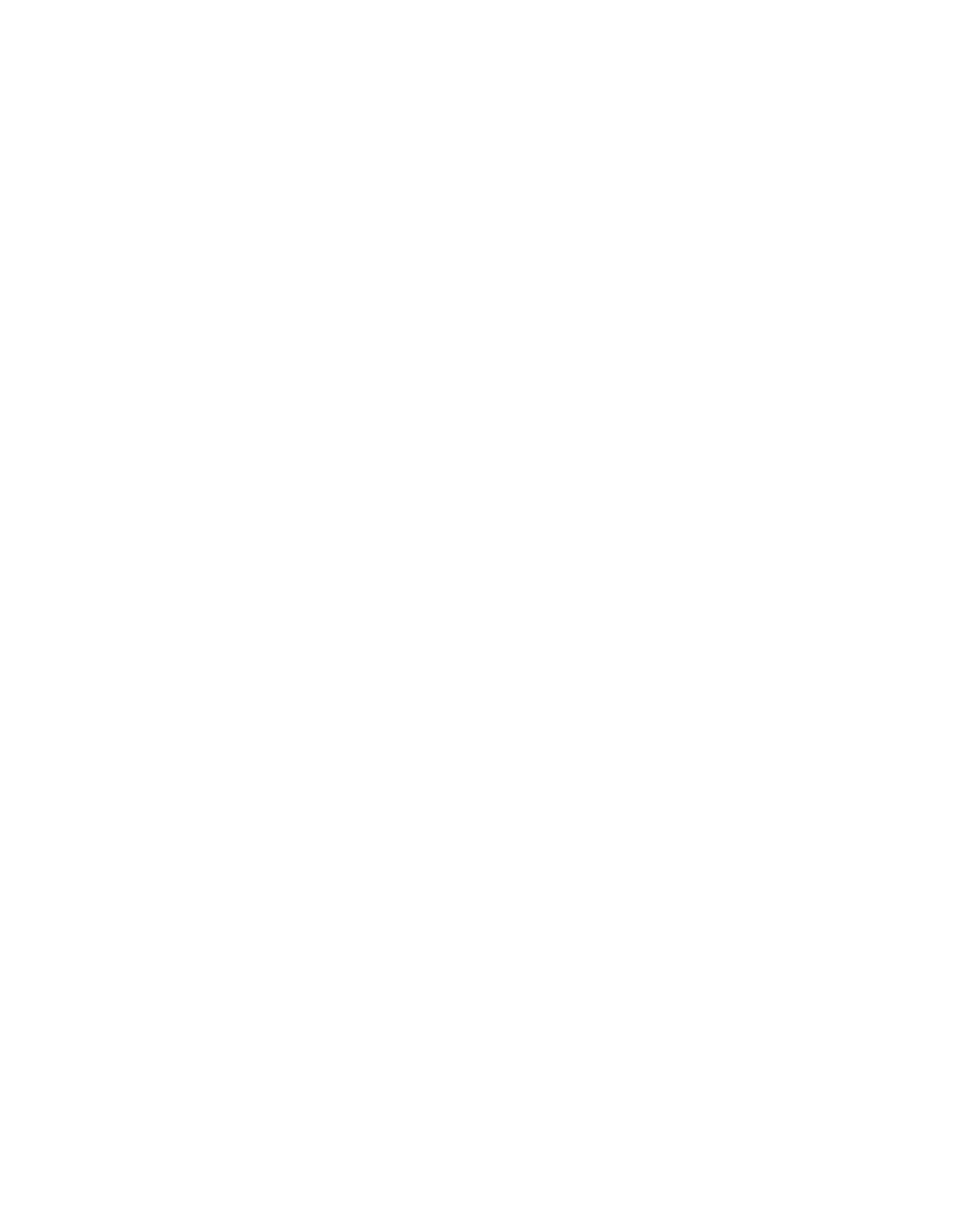

**FIGURE 1**



**FIGURE 2** Page 2